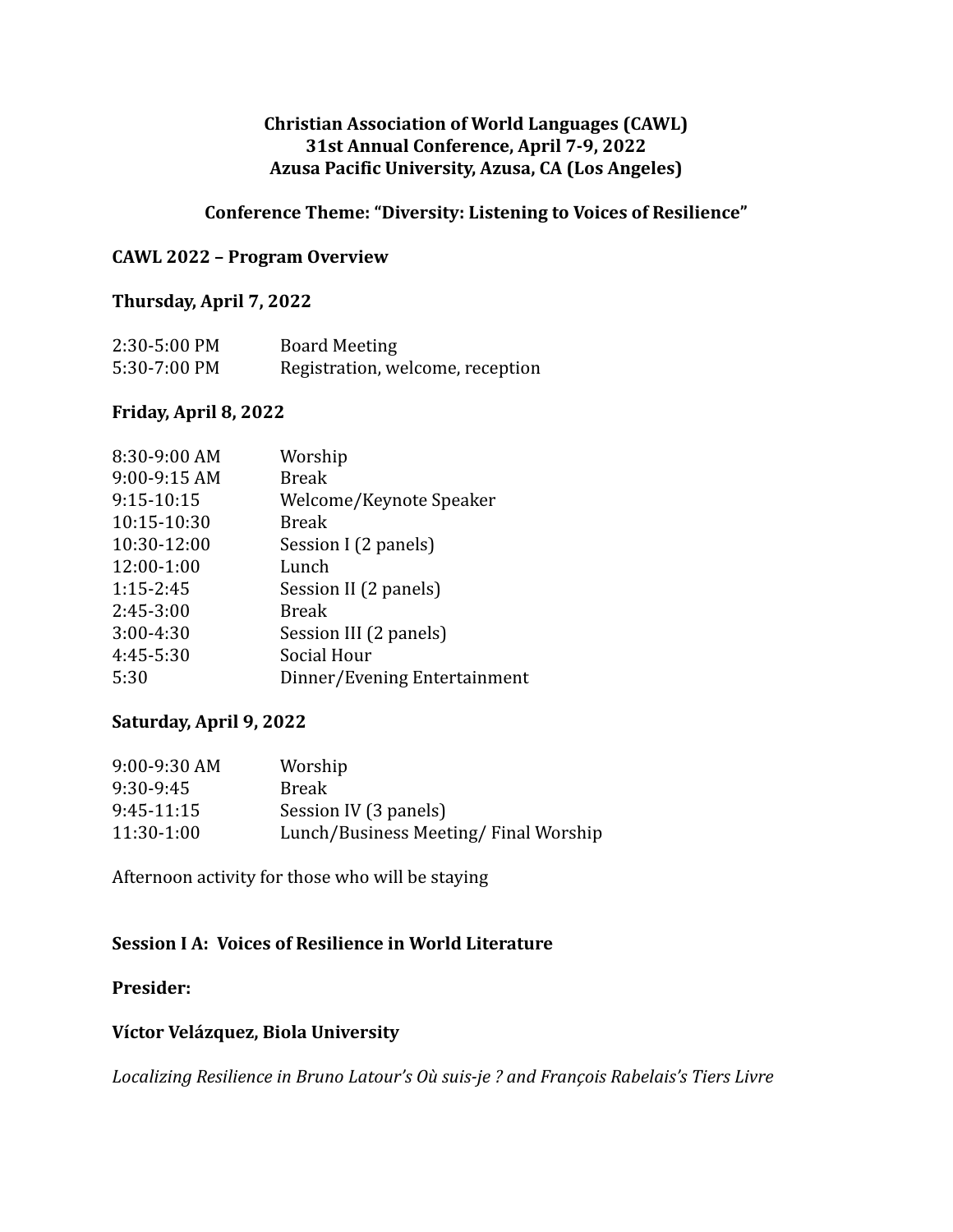I will interpret Latour's "Où suis-je?" through the book of Job to reveal echoes of a Judeo-Christian challenge to preconceived notions of human flourishing, identify a model of resilience grounded in humility and a personal relation with God that gives hope regarding the environmental crisis and the problem of suffering.

## **Elizabeth Czajkowski and Brooklin Williams, Wheaton College**

### *Voices of Resilience in Dulce Chacón's La voz dormida: Solidarity as Substitute for Divine Love*

Dulce Chacon's *La voz dormida* gives voice to the suppressed stories of female victims of the Franco dictatorship, celebrating these women's resilience and solidarity. This novel rightly holds the Catholic church accountable for its abuses, yet unfairly upholds the victims' solidarity as transcendent to Christian love and compassion.

### **Sara Ortega-Higgs, Samford University**

*La resiliencia de un individuo medio asimilado entre dos culturas: el malsín de En el último azul de Carme Riera* (in Spanish)

My study aims to shed a new light on this peculiar character from the perspective of abjection and resilience. Through the eyes and actions of an antihero, Riera successfully depicts the difficulty of surviving and finding oneself in a no-man's land in which loyalty to the family, traditions, culture, and a newfound faith coexist and clash mercilessly.

### **Session I B: Reframing Language Education: Centering the Needs of Learners at the Margins**

**Presider:**

## **Julianne Bryant, Biola University**

### *Exploring a New Model for Differentiated Instruction*

As Christian educators we are called to meet the specific learning needs of all our students. This session explores a new research-based model for teaching L2 and HLs through intentional grouping and individual assignments which respectfully draw on the funds of knowledge our students bring into the classroom.

### **Chelsea Bryant-Hassler, Baylor University**

This session presents current research and materials in using the Orton-Gillingham Approach to help struggling readers in both English and Spanish. Christian educators are charged with guiding all children to grow in mind and character as all were created in God's image, although with unique gifts, talents and learning styles.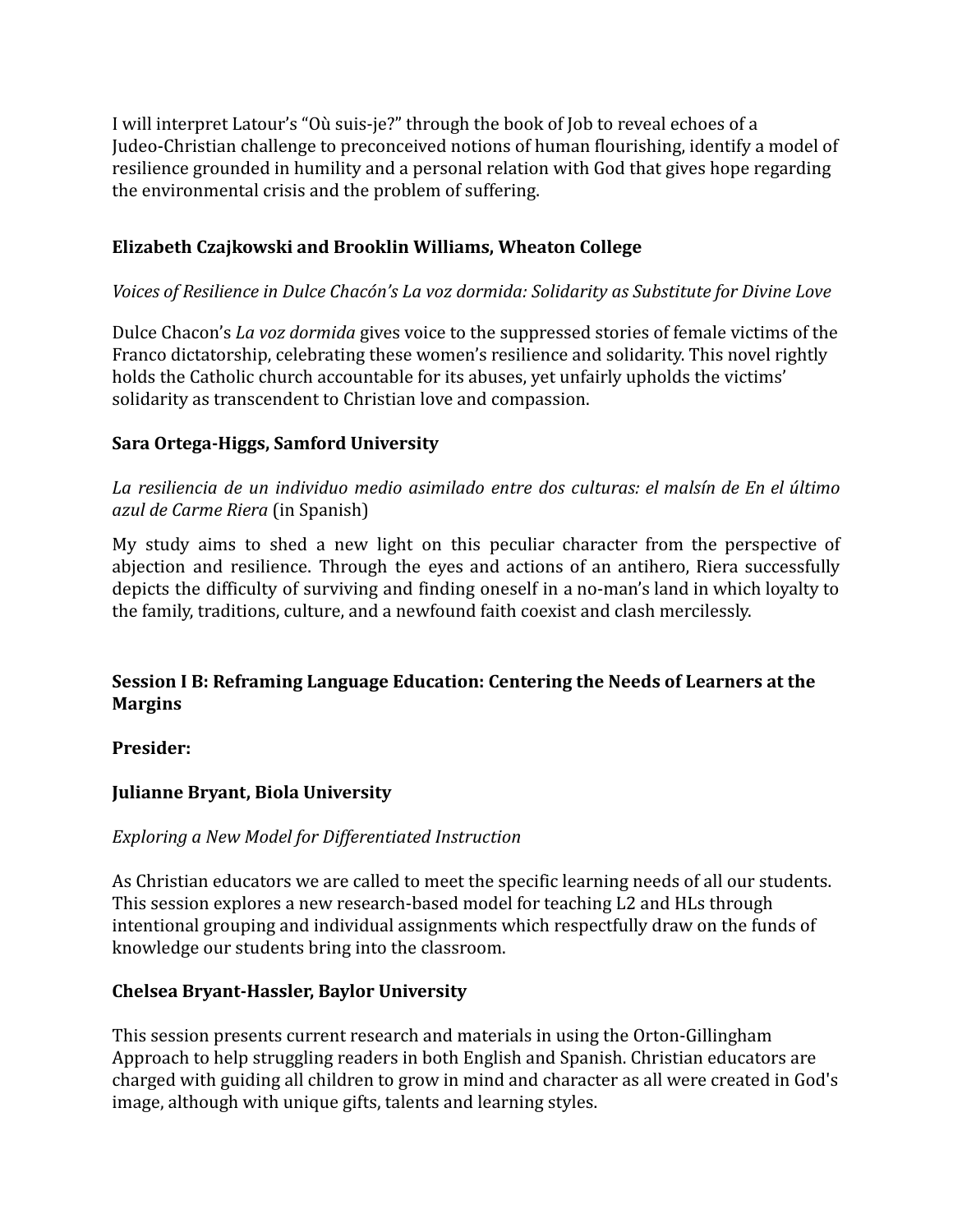### **Itzel Reyes, Biola University**

#### *Sí se dice haiga: valuing students' linguistic repertoires in the heritage classroom*

Spanish heritage courses have traditionally functioned as spaces where notions of what is considered *correct* and *proper* Spanish are reinforced and perpetuated. In this presentation, I argue that these linguistic ideologies are harmful and should be re-examined. I propose adopting an approach to Spanish heritage teaching that is God-honoring, celebrates students' linguistic repertoires and empowers them to make informed decisions regarding their linguistic practices.

### **Session II A: Redemptive Paradigms for Social Justice**

### **Presider:**

### **Christopher Rziha, Baylor University**

*Teleology, Social Justice, and Evangelization: A Study of the Theologies of Life of Fray Bartolomé de las Casas and Sor María de Jesús de Ágreda*

This essay examines Bartolomé de las Casas and María de Jesús de Ágreda to demonstrate how their understanding of teleological causality allowed for the fusing of theoretical-spiritual and social-practical theology in their ministry to the American indigenous, resulting in a cross-cultural encounter that merits study in the language classroom today.

### **Scott Bennett, Point Loma Nazarene University**

### *A Cry for Justice Through Art: The Anastasio Hernández Mural Project*

The Anastasio Hernández Rojas mural project is a large-scale mural in Chicano Park in San Diego. The mural honors Rojas on the 10th anniversary of his death. I will share a photo essay produced during the painting of the mural, highlighting the Christian practice of compassion in order to humanize migrants, and to expose injustices.

### **Melissa Carruth, Grove City College**

### *Repression and Redemption: Reordering the Individual and the Collective in Yoani Sánchez' Havana Real*

Yoani Sánchez' blog-turned-book *Havana Real* underscores how repression, surveillance, and scarcity in Cuba elicit paranoia, shame, and jealousy. Connecting redemptive threads between Sánchez' text and Scripture, I explore both the violation and importance of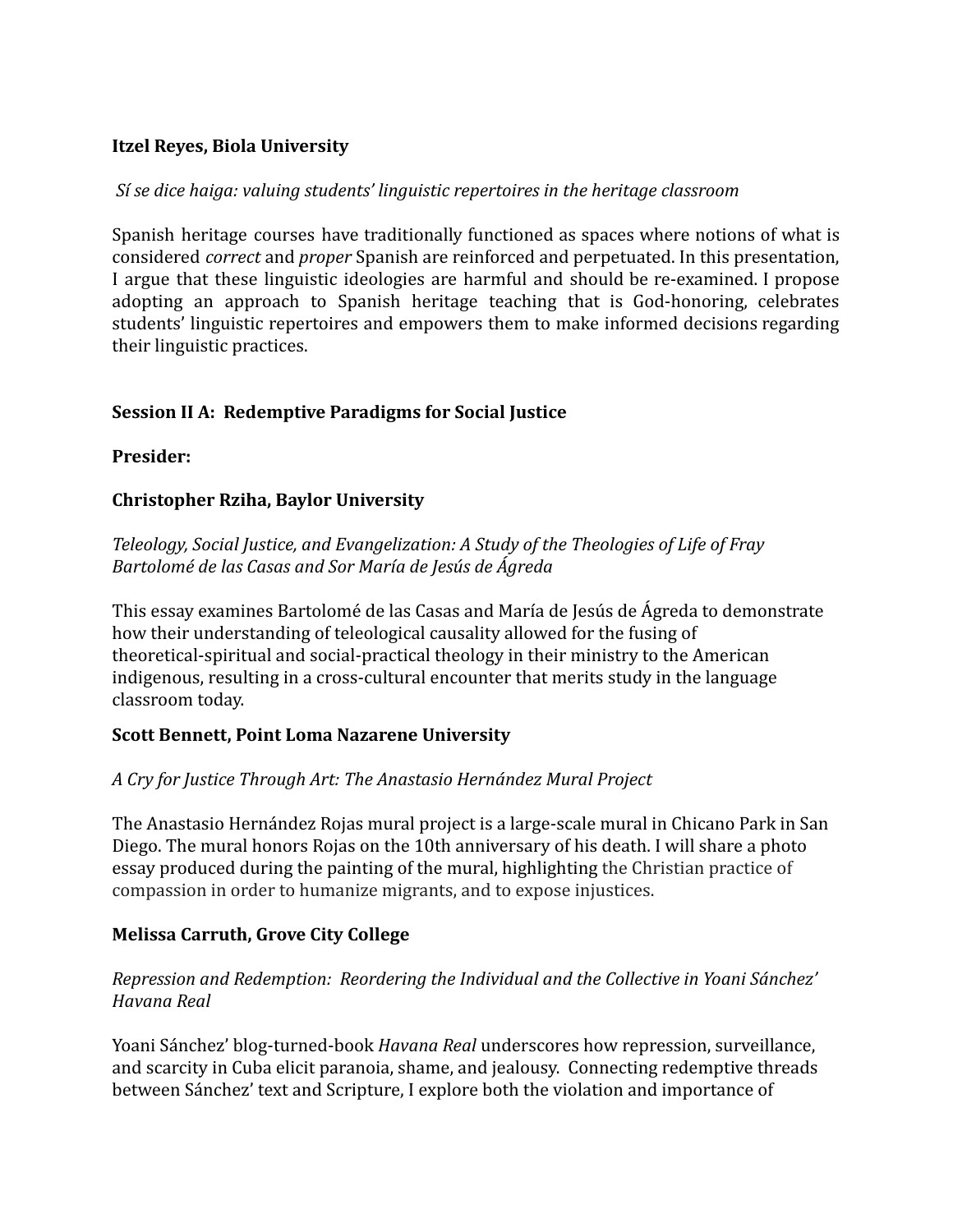dignified boundaries between the individual and the collective; along with strategies for solidarity and social transformation.

# **Session II B: Inclusive Approaches to Language Teaching and Student Formation**

## **Presider:**

# **Priscillia Bernard, Baylor University**

*Improving Language Learning Acquisition Process in the Second Language Classroom for Refugees with Trauma Background through Celestin Freinet's Method: Natural Method for Reading and Writing*

Being a French as a Second Language teacher to refugees and asylum seekers can be a challenging experience. Frustration and feeling of failure can easily emerge between students and teachers when they perceive their language learning progress insufficient or excessively slow. If this phenomenon occurs, teachers risk flawing or even regress the student learning process. As an attempt to understand my students' background and help them manage frustration and anxiety, I implemented the *Natural Method for Reading and Writing* by Celestin Freinet. The creation of a safe environment within the classroom and the creation of a story book with their stories to learn reading and writing were some of the results.

## **Scott Lamanna, Calvin University**

*The Role of Christian Pedagogical Practices in Shaping Students' Responses to Stigmatized Language Varieties*

This presentation examines the effectiveness of intentionally Christian pedagogical practices in shaping students' responses to stigmatized language varieties. After a Scripture reading, students were challenged to consider how to show hospitality to those who speak differently from them and to counter linguistic discrimination on both a personal and societal level.

## **Hadley Wood, Point Loma Nazarene University**

## *Relationship-Centered Pedagogy: A road to Excellent Instruction and a Tool in Character Formation*

By increasing student motivation, using student strengths effectively, and guiding the sequencing of skill development, relationship-centered pedagogy makes instruction more rigorous and more effective. Relationship-centered teaching calls professors to recognize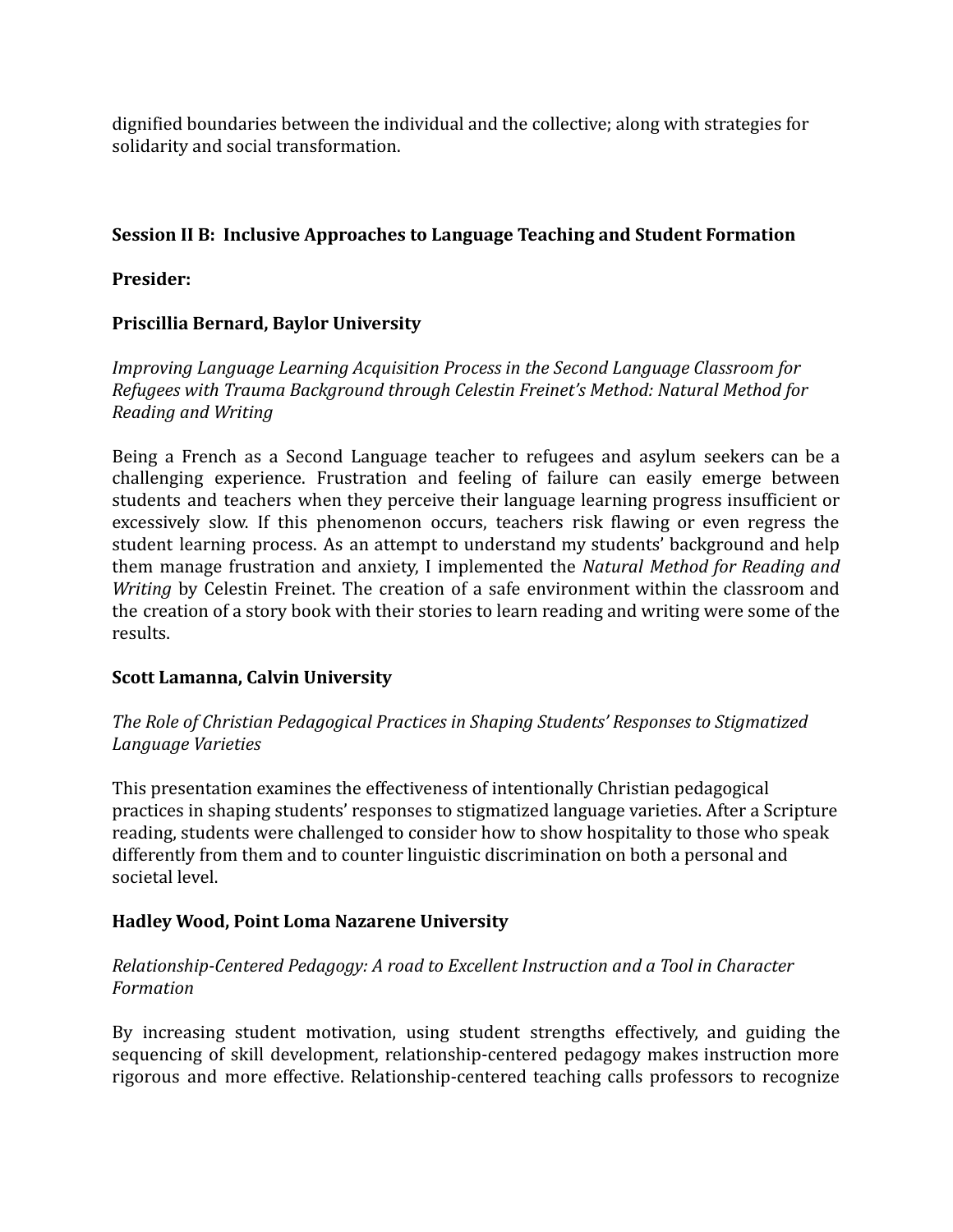the emotional impact of life on learning and to demonstrate how intellect handles life challenges in a Christian manner.

## **Session III A: Centering Underrepresented Subjects/Subjectivities through Literature and Film**

**Presider:**

## **Silvia N. Brynjolfson, Trinity Western University**

### *Isabel Allende's Spirituality: An Interdisciplinary Resource for Cultivating Religious Discussions*

This workshop presents an interdisciplinary resource for cultivating religious discussion based on three of Isabel Allende's novels that incorporate Spiritistic, Animist, and Buddhist themes. The novels are: *The House of the Spirits* (1982), *City of Beasts* (2002) and *Kingdom of the Golden Dragon* (2004). This advanced Spanish course develops reading comprehension, oral and written skills, and incorporates discussions analyzing the religious beliefs with Christianity and the Gospel.

### **Cindy Walter-Gensler, Baylor University**

### *Die Göttliche Ordung (The Divine Order, 2017) – Swiss Women's Bible Based Feminism*

I investigate how the film *Die Göttliche Ordung* (The Devine Order) can be used in German language courses to teach about Swiss Women's fight for suffrage as well as to introduce students to Christian Feminism as a means to understand the equality of men and women from a Christian perspective.

## **Ashlen Pamplin, Abilene Christian University**

### *Study of Communication within One Hundred Years of Solitude*

I examine how Márquez discusses language in *One Hundred Years of Solitude* through the lens of normal language theories such as that of Skinner, as well as how it relates to communication as portrayed in the Bible. Both works show how important communication is for fostering and maintaining community.

## **Session III B: Inclusive Approaches to Language Programs and Assessments**

## **Presider:**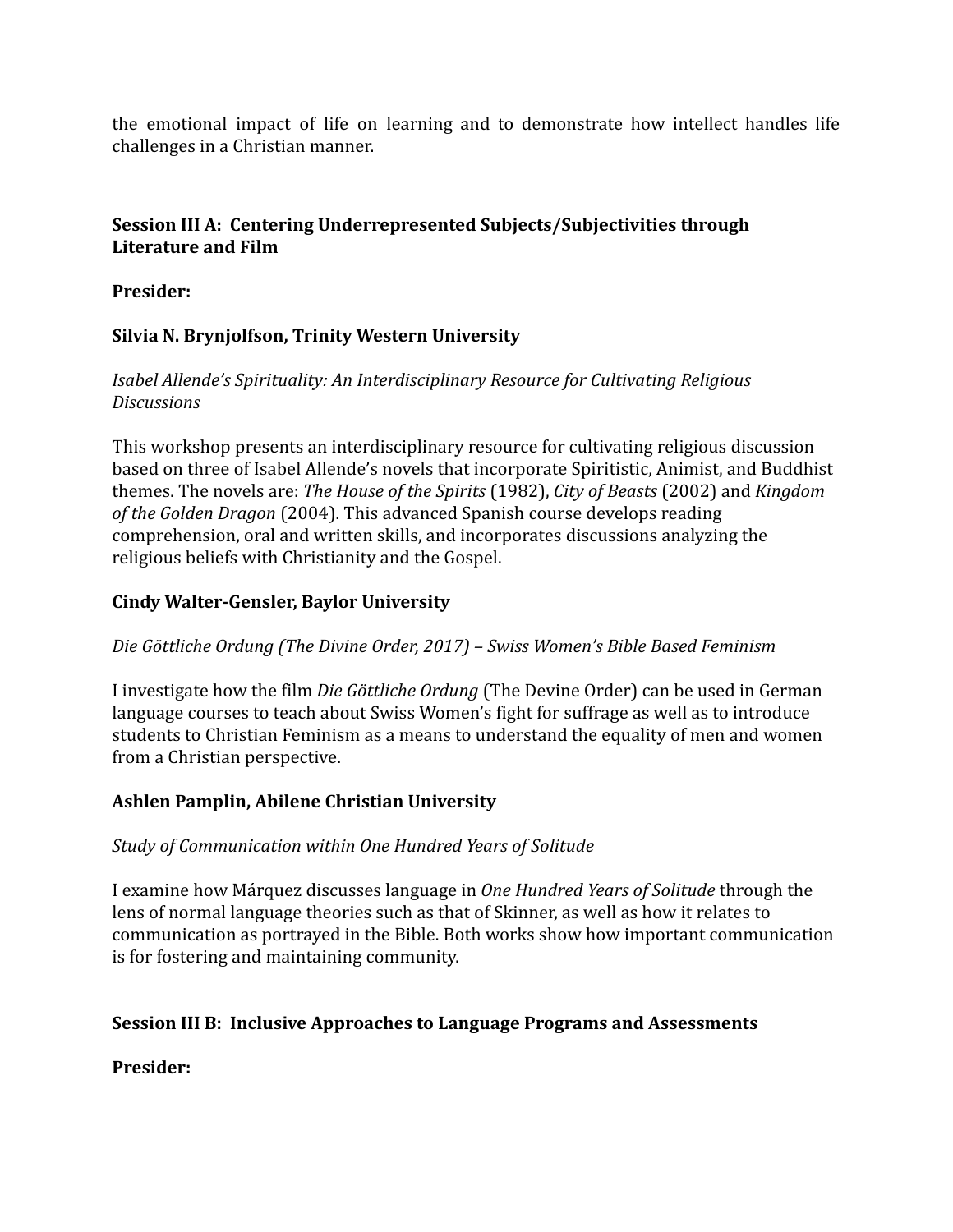### **Yuk Yiyoung, Emmaus Bible College**

### *Online ESL ministry, can we still share God's love digitally?*

Emmaus Bible College started an ESL ministry to serve and teach English to immigrants, refugee and international students and promote diversity. Due to Covid-19 pandemic, the ministry switched to an online one-on-one tutoring model. The research aims to discover perceived strengths and challenges of online tutoring ministry and find out if this can be a sustaining model for pre-service teachers and community.

### **Jennifer Good, Baylor University**

### *Building Thoughtful Assessments and Diversity Targets Across Study Abroad Programs*

In 2017 Baylor's Global Engagement team introduced new assessments and practices to enhance study abroad. This study looks data from two areas: assessment of cultural competence and spirituality while abroad, and increasing minority/Pell-eligible students studying abroad. It uses qualitative and quantitative findings in a reflection on our Christian mission as a foundation for these efforts.

### **Session IV A: Engaging the Underrepresented Student in World Language Classrooms**

### **Presider:**

### **Sharenda Barlar, Arielle Akines, and Sara Vroom Fick, Wheaton College**

The panel discusses the challenges both in and outside of the classroom when engaging underrepresented students. We will discuss engagement strategies for first-generation students and international students. We will also raise questions on institutional preparedness to create authentic and inclusive learning communities.

### **Session IV B: Language and Justice in Spanish Literature**

### **Presider:**

### **Jordan Vanderpool, Baylor University**

### *The Silence of Satan in "Exemplo XLV" of The Conde Lucanor: Don Juan Manuel's Occult Didacticism*

Beginning with Satan's lack of explicit speech in Don Juan Manuel's "Exemplo XLV" from his *Conde Lucanor*, I argue that Satan's silence represents an implicit rejection of The *Logos,* the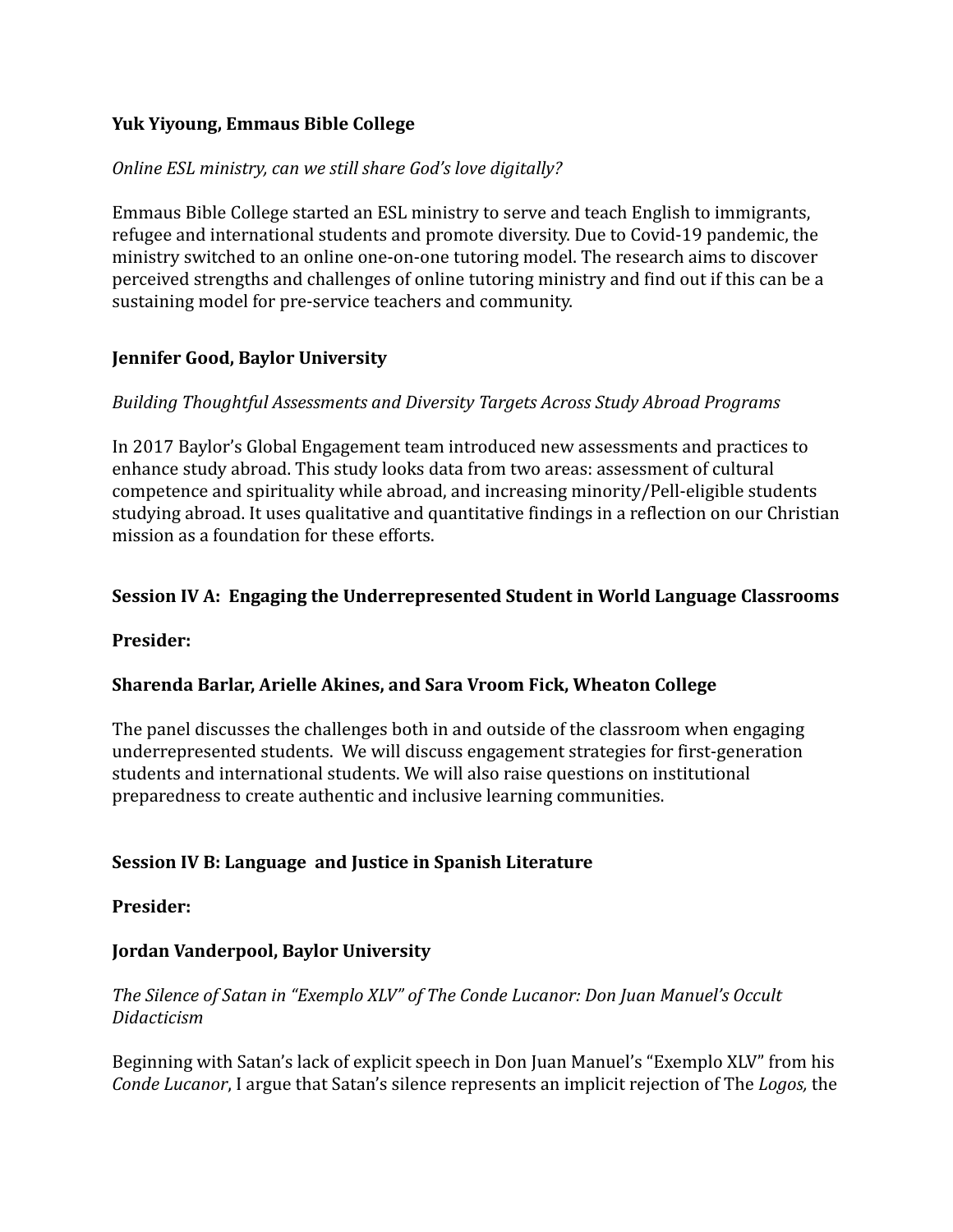Word of God. From this argument, I reveal Manuel's didactic focus on good listening and the wise production of language.

## **Aroldo Solórzano, Azusa Pacific University**

*The Defeated Christs of Unamuno and Machado* (in Spanish)

The poems *"El Cristo Yacente de Santa Clara de Palencia"* by Unamuno, and *"La saeta"* by Machado highlight a retrograde and stubborn Spain, which in clinging to the past, was responsible for its decline and ultimate fate. Both poems represent just one of the areas examined in the relentless exploration into the soul of Spain undertaken by Spanish intellectuals after the Spanish American War. In this presentation I will examine and contrast these two poems with others in the same tradition.

## **Session IV C: Centering Diversity and Student Experience in Language Classroom**

### **Presider:**

## **Noelle Kerber, Arizona State University**

*We Balance Each Other Out": Student Perspectives and Instructional Practices Within the Mixed Language Classroom*

To assess student perceptions of mixed class and inform best instructional practices, this investigation analyzes the implementation of the mutual partnership approach in mixed classes. Findings demonstrate ranging implementation and allow for reflection on how one's faith might affect the classroom relationships between instructor and student and between students.

## **Daniel Woolsey, Hope College**

## *Content-Based Instruction, DEI, Language Learning & Student Engagement*

The current study examines the effects of adopting a content-based instructional approach in a second-semester Spanish course, creating space to explore topics of diversity, equity and inclusion, ensuring continued language learning, and increasing student engagement. Examples of course materials, student products and student feedback will be shared during the presentation.

## **Marcela Rojas, Azusa Pacific University**

*How To Bring Critical Social Justice to the Elementary Spanish Curriculum*